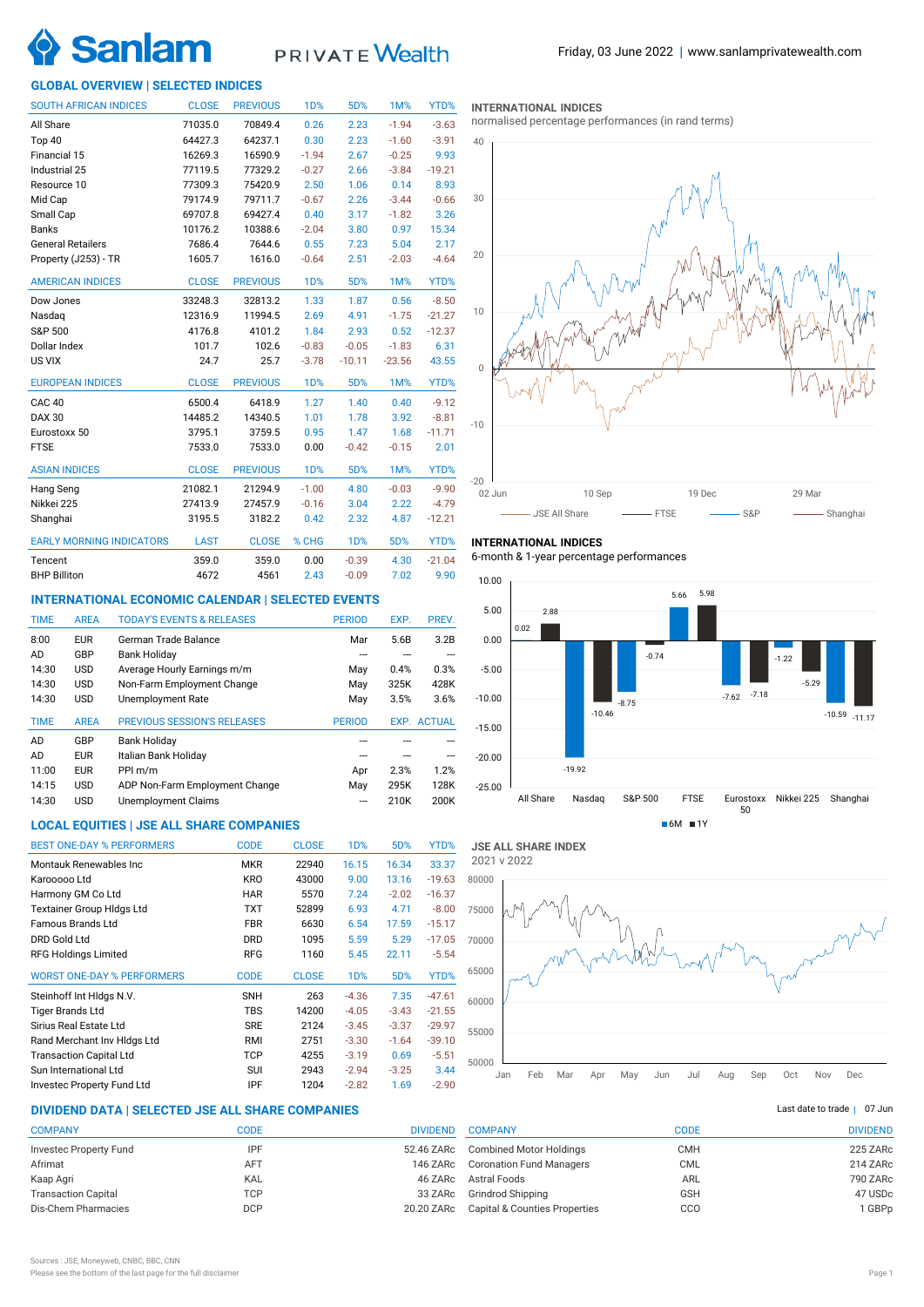| <b>COMPANY</b>               | <b>CLOSE</b> | <b>PREVIOUS</b> | <b>1D%</b> | 5D%      | 1M%      | YTD%     |
|------------------------------|--------------|-----------------|------------|----------|----------|----------|
| Absa Group                   | 17681        | 17940           | $-1.44$    | 5.19     | 2.89     | 15.90    |
| Anglo                        | 76073        | 75185           | 1.18       | 2.43     | 6.66     | 16.73    |
| Angloplat                    | 168617       | 167176          | 0.86       | $-0.11$  | $-3.90$  | $-7.19$  |
| Anglo Gold Ashanti           | 27899        | 26640           | 4.73       | 0.21     | $-15.23$ | $-15.12$ |
| Anheuser-Busch Inbev         | 84606        | 85917           | $-1.53$    | $-5.31$  | $-8.46$  | $-12.11$ |
| <b>Bhp Group Plc</b>         | 51649        | 49700           | 3.92       | 8.10     | $-4.35$  | 8.87     |
| <b>Bid Corp</b>              | 32792        | 33166           | $-1.13$    | $-0.26$  | $-0.78$  | 0.46     |
| British American Tobacco Plo | 67943        | 68855           | $-1.32$    | $-4.12$  | 2.33     | 15.96    |
| Compagnie Financiere         | 17623        | 17264           | 2.08       | 8.05     | $-6.87$  | $-26.98$ |
| Capitec                      | 214730       | 220379          | $-2.56$    | 2.21     | $-3.41$  | 5.27     |
| Discovery                    | 13943        | 14250           | $-2.15$    | 0.87     | $-8.43$  | $-2.88$  |
| Firstrand                    | 6904         | 7071            | $-2.36$    | 2.71     | 0.80     | 13.55    |
| Goldfields                   | 15605        | 15000           | 4.03       | $-14.91$ | $-28.30$ | $-10.39$ |
| Glencore Plc                 | 10362        | 10197           | 1.62       | 0.61     | 5.01     | 27.69    |
| Implats                      | 21432        | 20777           | 3.15       | 0.34     | 3.93     | $-4.75$  |
| Kumba Iron Ore               | 58486        | 57543           | 1.64       | 9.93     | 9.52     | 27.12    |
| Mondi Plc                    | 29813        | 29840           | $-0.09$    | $-2.25$  | $-0.79$  | $-24.55$ |
| Mtn Group                    | 16050        | 16200           | $-0.93$    | $-1.17$  | $-4.86$  | $-5.98$  |
| Naspers -N                   | 165351       | 168033          | $-1.60$    | 3.33     | 2.85     | $-33.11$ |
| Prosus Nv                    | 77527        | 78867           | $-1.70$    | 1.87     | $-0.25$  | $-40.81$ |
| Stanbank                     | 16892        | 17300           | $-2.36$    | 3.92     | 0.55     | 20.65    |
| Shoprite                     | 20981        | 21291           | $-1.46$    | 0.87     | $-8.39$  | 0.45     |
| Sanlam                       | 6440         | 6599            | $-2.41$    | $-1.62$  | $-2.17$  | 8.49     |
| Sasol                        | 42363        | 40583           | 4.39       | 4.60     | 7.85     | 63.56    |
| Sibanye Stillwater           | 5025         | 4844            | 3.74       | 0.54     | $-9.93$  | 2.34     |
| Vodacom Group                | 14574        | 14710           | $-0.92$    | 1.42     | $-4.11$  | 8.26     |

### **LOCAL INDICES**

1-year & 3-year percentage performances





# **EXPECTED COMPANY REPORTING SCHEDULE**

| <b>COMPANY</b>         | CODE       | <b>RELEASE</b> | <b>DATE</b> |
|------------------------|------------|----------------|-------------|
| Alexander Forbes       | AFH        | Final          | $06$ Jun    |
| Sygnia                 | <b>SYG</b> | Interim        | $07$ Jun    |
| Stor-Age Property REIT | SSS        | Final          | $09$ Jun    |
| Vukile Property Fund   | <b>VKE</b> | Final          | 09 Jun      |
| Mr Price Group         | <b>MRP</b> | Final          | 09 Jun      |

# **BANK AND OTHER SELECTED PREFERENCE SHARES**

| <b>COMPANY</b>          | <b>CODE</b> | <b>CLOSE</b> | <b>CLEAN YIELD</b> | APPROX. NXT. LDT |
|-------------------------|-------------|--------------|--------------------|------------------|
| <b>Invested Limited</b> | <b>INPR</b> | 9600         | 6.90               | 08 Jun '22       |
| <b>Standard Bank</b>    | <b>SBPP</b> | 8850         | 7.11               | 07 Sep '22       |
| <b>Firstrand Bank</b>   | <b>FSRP</b> | 9399         | 6.76               | 24 Aug '22       |
| Absa                    | <b>ABSP</b> | 83500        | 6.88               | 14 Sep '22       |
| Capitec                 | CPIP        | 10510        | 6.33               | 14 Sep '22       |
| Steinhoff               | <b>SHFF</b> | 7900         | 8.87               | 19 Oct '22       |
| Grindrod                | GNDP        | 8700         | 8.76               | 20 Sep '22       |
| Netcare                 | <b>NTCP</b> | 8199         | 8.33               | 02 Nov '22       |
| Discovery               | <b>DSBP</b> | 9517         | 8.76               | 20 Sep '22       |
| Invicta                 | <b>IVTP</b> | 8700         | 10.66              | 22 Jun '22       |

#### SELECTED HEADLINES

On the JSE yesterday, the All-Share index ended 0.26% firmer and the Top-40 index 0.30% higher. Support was mainly from resources, while financials and industrials traded lower. The local Resources index closed 2.5% higher at the close of the day. Financials and industrials shed 1.94% and 0.27% lower respectively. On an individual share basis, Montauk Renewables added 16.15% on the day to make it the best performer on the All-Share index. On the flipside, Steinhoff shed 4.36% yesterday after it had released its interim financial statements for 2022.



# **SENS ANNOUNCEMENTS**

SELECTED HEADLINES

### **STEINHOFF INVESTMENT HOLDINGS LIMITED – Trading Statement**

A review of the financial results for the six months ended 31 March 2022 by management has indicated, with a reasonable degree of certainty, that earnings per ordinary share is expected to be between 26 100.00 cents and 27 000.00 cents compared to 4 941.81 cents in the previous corresponding period. Headline earnings per ordinary share is expected to be between 26 100.00 cents and 27 000.00 cents compared to 4 890.90 cents in the previous corresponding period.

# Move | -4.36% Open | 264c Close | 263c High | 267c Low | 252c

# **OCEANA GROUP LIMITED – Unaudited interim results**

The Group experienced a difficult first half with revenue declining by 11% to R3 179 million (March 21: R3 568 million) and gross margin 3.7% lower at 30.2% (March 21: 33.9%). This was largely due to lower inventory levels carried forward from last year as a result of Covid-19 supply chain disruption, the civil unrest in Kwa-Zulu Natal that impacted our SA canned fish sales volumes, and Hurricane Ida in Louisiana that impacted fishmeal and fish oil production at our US Daybrook operations. Performance was further impacted by higher fuel and freight costs, lower landings due to La Niña weather conditions, scheduled vessel maintenance in Namibia, and lower cold storage occupancy levels due to the global supply chain impact on import activity. Overhead expenditure was 7% higher, with R42 million of legal and incremental audit costs related to the delay in completing the September 2021 year-end audit. Insurance proceeds of R72 million recognised in other income relates to last year's Hurricane Ida (R63 million) and Kwa-Zulu Natal civil unrest events (R9 million). Recent flood events in Kwa-Zulu Natal had no impact on operations and there were no related insurance claims. As a result, Group operating profit before other operating items decreased by 37% to R353 million (March 2021: R559 million). Other operating items includes a R9 million foreign currency translation reserve ("FCTR') adjustment on the disposal of the Group's interest in the former Angolan joint venture (March 2021: included R31 million profit on disposal of Bayhead cold storage plant and equipment). Net interest expense decreased by 15% to R81 million (March 2021: R95 million) because of higher cash balances due to lower inventory levels and the later payment of the final dividend. The taxation expense of R98 million (March 2021: R140 million) includes the impairment of an R18 million deferred tax asset held by Daybrook that can only be utilised against capital gains, which are inherently uncertain. Headline earnings decreased by 50% to R153 million (March 2021: R304 million) and headline earnings per share declined 51% to 126.4 cents per share (March 2021: 260.5 cents per share). The weighted average number of shares in issue increased to 121.4 million shares (March 2021: 116.7 million shares) following the unwinding of the Oceana Empowerment Trust. Diluted headline earnings per share declined 48% to 126.2 cents per share (March 2021: 240.4 cents per share).

Move | -2.61% Open | 5586c Close | 5407c High | 5586c Low | 5400c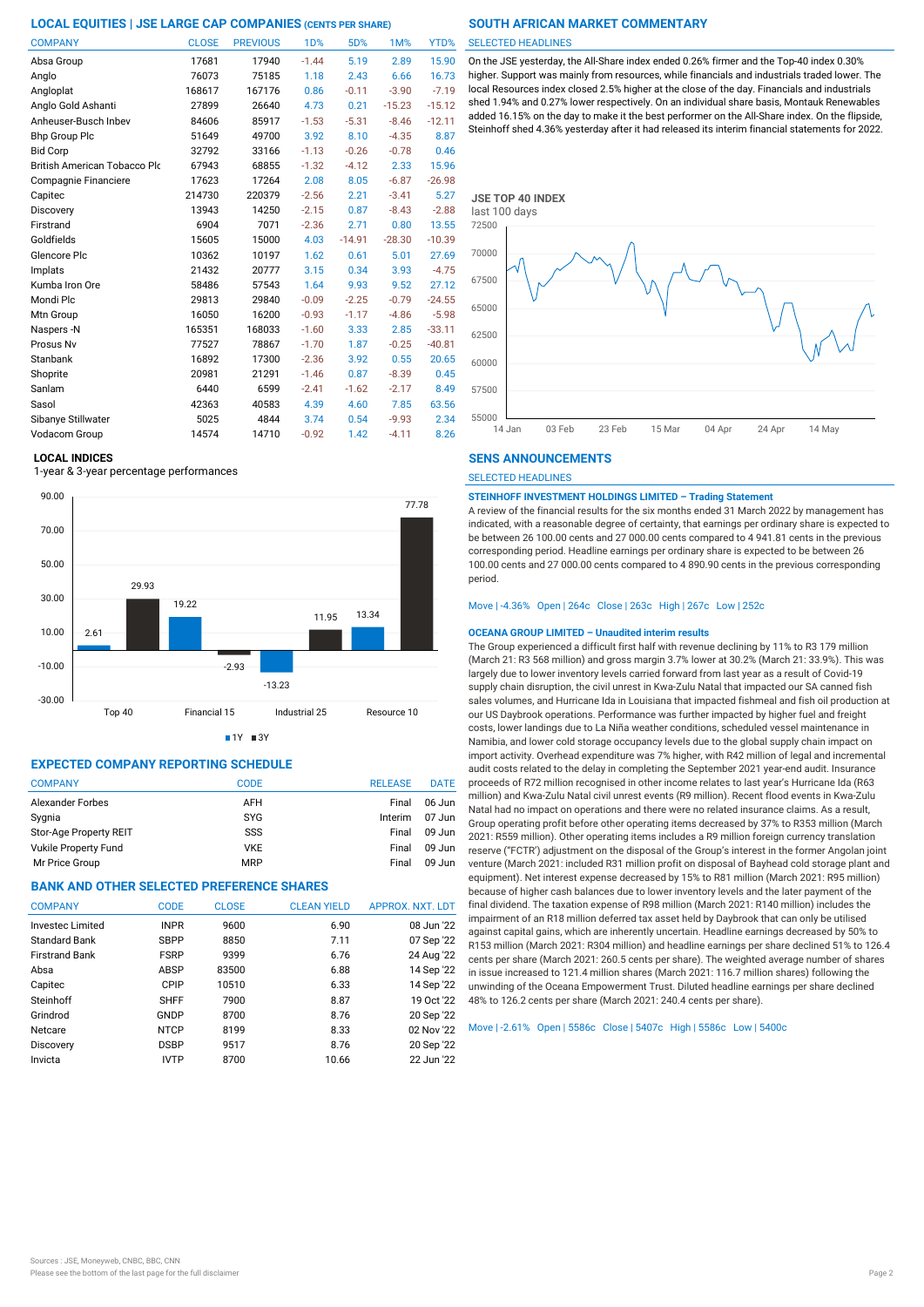**LOCAL EQUITIES | JSE MID CAP COMPANIES (CENTS PER SHARE) LOCAL EQUITIES | JSE SMALL CAP COMPANIES (CENTS PER SHARE)**

| <b>COMPANY</b>            | <b>CODE</b> | <b>CLOSE</b> | <b>PREVIOUS</b> | 1 <sub>D</sub> % | 1M%      | YTD%     | <b>COMPANY</b>               | <b>CODE</b>      | <b>CLOSE</b> | <b>PREVIOUS</b> | 1D%     | 1M%      | YTD%     |
|---------------------------|-------------|--------------|-----------------|------------------|----------|----------|------------------------------|------------------|--------------|-----------------|---------|----------|----------|
| Aspen                     | APN         | 15189        | 15488           | $-1.93$          | $-10.72$ | $-32.32$ | Advtech                      | ADH              | 1924         | 1906            | 0.94    | 8.09     | 9.44     |
| African Rainbow           | ARI         | 26333        | 25759           | 2.23             | 0.55     | 13.89    | Altron                       | AEL              | 900          | 858             | 4.90    | 3.81     | $-1.64$  |
| Avi                       | AVI         | 6568         | 6589            | $-0.32$          | $-4.49$  | $-11.12$ | Aeci                         | <b>AFE</b>       | 10126        | 10187           | $-0.60$ | $-0.56$  | $-9.59$  |
| Barworld                  | <b>BAW</b>  | 9550         | 9760            | $-2.15$          | $-16.71$ | $-36.49$ | <b>Alexander Forbes</b>      | AFH              | 423          | 411             | 2.92    | $-10.38$ | $-5.79$  |
| <b>Bidvest Group</b>      | <b>BVT</b>  | 21783        | 21897           | $-0.52$          | $-0.10$  | 14.98    | Afrimat                      | AFT              | 6300         | 6204            | 1.55    | $-3.43$  | 9.70     |
| Capco                     | CCO         | 3141         | 3142            | $-0.03$          | $-4.15$  | $-13.30$ | Arrowhead Prop               | AHB              | 325          | 328             | $-0.91$ | $-4.97$  | $-23.53$ |
| Clicks Group              | CLS         | 29866        | 30395           | $-1.74$          | $-3.91$  | $-5.35$  | African Rainbow Cap.         | AIL              | 657          | 657             | 0.00    | 3.79     | $-3.38$  |
| Coronation                | <b>CML</b>  | 3769         | 3820            | $-1.34$          | $-9.88$  | $-28.26$ | Adcock Ingram                | AIP              | 5374         | 5212            | 3.11    | 0.09     | 6.52     |
| Dis-Chem                  | <b>DCP</b>  | 3469         | 3513            | $-1.25$          | $-9.78$  | $-2.06$  | Astral                       | ARL              | 19065        | 19315           | $-1.29$ | 24.76    | 10.43    |
| Distell Group             | <b>DGH</b>  | 17398        | 17378           | 0.12             | 0.50     | 3.07     | Attacq                       | <b>ATT</b>       | 674          | 675             | $-0.15$ | $-1.17$  | $-15.64$ |
| Drdgold                   | <b>DRD</b>  | 1095         | 1037            | 5.59             | $-15.77$ | $-17.05$ | <b>Brait</b>                 | BAT              | 410          | 411             | $-0.24$ | $-3.53$  | $-9.29$  |
| Exxaro Resources          | <b>EXX</b>  | 21681        | 21458           | 1.04             | $-4.28$  | 41.83    | <b>Blue Label Telecoms</b>   | <b>BLU</b>       | 560          | 556             | 0.72    | $-0.53$  | 10.02    |
| Fortress Reit A           | FFA         | 1300         | 1280            | 1.56             | 4.42     | 4.00     | <b>Bytes Technology</b>      | <b>BYI</b>       | 8750         | 8850            | $-1.13$ | $-5.25$  | $-28.31$ |
| Fortress Reit B           | FFB         | 417          | 405             | 2.96             | 27.13    | 28.31    | City Lodge Hotels            | <b>CLH</b>       | 439          | 441             | $-0.45$ | $-2.88$  | $-18.85$ |
| Growthpoint               | GRT         | 1390         | 1398            | $-0.57$          | $-1.56$  | $-9.56$  | Curro                        | COH              | 978          | 990             | $-1.21$ | $-6.86$  | $-21.45$ |
| Harmony Gold              | <b>HAR</b>  | 5570         | 5194            | 7.24             | $-15.35$ | $-16.37$ | Cashbuild                    | CSB              | 28471        | 28500           | $-0.10$ | 0.06     | 9.09     |
| Investec                  | INL         | 9501         | 9589            | $-0.92$          | $-1.27$  | 8.52     | Datatec                      | <b>DTC</b>       | 3662         | 3606            | 1.55    | $-6.77$  | $-4.88$  |
| Investec                  | <b>INP</b>  | 9360         | 9462            | $-1.08$          | $-0.43$  | 7.97     | Emira                        | <b>EMI</b>       | 1048         | 1012            | 3.56    | $-3.68$  | 10.32    |
| Italtile                  | <b>ITE</b>  | 1550         | 1552            | $-0.13$          | $-9.83$  | $-7.74$  | Epp N.V                      | EPP              | 1236         | 1236            | 0.00    | 0.00     | 5.19     |
| Libhold                   | LBH         | 10422        | 10422           | 0.00             | 0.00     | 10.24    | <b>Equites Property Fund</b> | EQU              | 1918         | 1910            | 0.42    | $-10.16$ | $-16.57$ |
| Life Healthcare           | <b>LHC</b>  | 1838         | 1855            | $-0.92$          | $-14.59$ | $-23.51$ | <b>Famous Brands</b>         | <b>FBR</b>       | 6630         | 6223            | 6.54    | 3.92     | $-15.17$ |
| Multichoice Group         | <b>MCG</b>  | 13300        | 13335           | $-0.26$          | 2.86     | 8.99     | Grindrod                     | GND              | 842          | 809             | 4.08    | 22.92    | 70.10    |
| Mediclinic Int.           | MEI         | 7639         | 7767            | $-1.65$          | 2.95     | 12.24    | Hci                          | HCI              | 16836        | 16650           | 1.12    | 15.19    | 127.51   |
| <b>Montauk Renewables</b> | <b>MKR</b>  | 22940        | 19751           | 16.15            | 29.85    | 33.37    | Hudaco                       | HDC              | 15000        | 14694           | 2.08    | 1.26     | 13.77    |
| Mr Price Group            | <b>MRP</b>  | 20254        | 20544           | $-1.41$          | $-5.83$  | 1.52     | <b>Hammerson Plc</b>         | <b>HMN</b>       | 532          | 523             | 1.72    | $-12.79$ | $-26.01$ |
| Momentum                  | MTM         | 1524         | 1522            | 0.13             | $-9.45$  | $-19.58$ | Hyprop                       | <b>HYP</b>       | 3616         | 3614            | 0.06    | $-0.11$  | $-2.93$  |
| Ninety One Plc            | N91         | 4347         | 4228            | 2.81             | $-17.67$ | $-24.37$ | Investec Australia Prop.     | IAP              | 2100         | 2100            | 0.00    | $-3.27$  | 9.26     |
| Nedbank                   | <b>NED</b>  | 22849        | 23074           | $-0.98$          | 3.07     | 30.55    | Investec Prop Fund           | IPF              | 1204         | 1239            | $-2.82$ | $-1.31$  | $-2.90$  |
| Northam Platinum          | <b>NHM</b>  | 19043        | 18226           | 4.48             | 0.78     | $-9.10$  | Imperial                     | <b>IPL</b>       | 6595         | 6595            | 0.00    | 0.00     | 3.06     |
| Nepi Rockcastle Plc       | <b>NRP</b>  | 9335         | 9502            | $-1.76$          | $-2.87$  | $-11.93$ | Jse                          | <b>JSE</b>       | 10814        | 11016           | $-1.83$ | $-2.58$  | $-3.45$  |
| Netcare                   | <b>NTC</b>  | 1481         | 1512            | $-2.05$          | $-2.89$  | $-6.74$  | Kap Industrial               | KAP              | 473          | 466             | 1.50    | $-7.25$  | 8.24     |
| Ninety One                | NY1         | 4250         | 4131            | 2.88             | $-16.09$ | $-24.79$ | Karooooo                     | <b>KRO</b>       | 43000        | 39450           | 9.00    | $-13.65$ | $-19.63$ |
| Old Mutual                | <b>OMU</b>  | 1251         | 1255            | $-0.32$          | $-1.42$  | $-4.50$  | Psg Konsult                  | <b>KST</b>       | 1168         | 1201            | $-2.75$ | $-13.61$ | $-13.10$ |
| Pik N Pay                 | PIK         | 5235         | 5316            | $-1.52$          | $-9.07$  | $-0.23$  | <b>Liberty Two Degrees</b>   | L <sub>2</sub> D | 430          | 420             | 2.38    | 0.00     | $-9.47$  |
| Pepkor                    | PPH         | 2100         | 2134            | $-1.59$          | $-1.96$  | $-4.07$  | Long4Life                    | L <sub>4</sub> L | 621          | 621             | 0.00    | 2.31     | 6.34     |
| Psg                       | <b>PSG</b>  | 8905         | 9118            | $-2.34$          | $-6.68$  | $-0.21$  | Libstar                      | LBR              | 540          | 540             | 0.00    | $-3.91$  | $-18.80$ |
| Quilter Plc               | QLT         | 2310         | 2295            | 0.65             | $-12.43$ | $-27.08$ | Lighthouse Capital           | <b>LTE</b>       | 770          | 773             | $-0.39$ | $-12.10$ | $-14.44$ |
| Rbplapts                  | <b>RBP</b>  | 15744        | 15600           | 0.92             | $-0.35$  | 0.72     | Massmart                     | <b>MSM</b>       | 3591         | 3572            | 0.53    | $-14.09$ | $-40.82$ |
| Redefine                  | <b>RDF</b>  | 402          | 405             | $-0.74$          | $-8.22$  | $-8.64$  | Mas Real Estate Inc          | <b>MSP</b>       | 2024         | 2024            | 0.00    | $-4.80$  | $-3.76$  |
| Remgro                    | <b>REM</b>  | 14526        | 14800           | $-1.85$          | 2.00     | 10.76    | Metair                       | <b>MTA</b>       | 2663         | 2676            | $-0.49$ | $-5.70$  | $-3.16$  |
| Resilient Reit            | <b>RES</b>  | 5375         | 5470            | $-1.74$          | $-7.26$  | $-10.04$ | Motus                        | <b>MTH</b>       | 11197        | 11427           | $-2.01$ | $-1.56$  | 1.71     |
| Rand Merchant Inv         | RMI         | 2751         | 2845            | $-3.30$          | 1.85     | $-39.10$ | M&R Hold                     | <b>MUR</b>       | 1100         | 1089            | 1.01    | $-0.90$  | $-22.92$ |
| Reinet Investments Sca    | <b>RNI</b>  | 30589        | 31227           | $-2.04$          | $-4.71$  | 6.94     | Oceana                       | <b>OCE</b>       | 5407         | 5552            | $-2.61$ | $-3.01$  | $-2.65$  |
| Sappi                     | <b>SAP</b>  | 5611         | 5559            | 0.94             | $-3.77$  | 22.89    | Omnia                        | <b>OMN</b>       | 8665         | 8709            | $-0.51$ | 3.88     | 35.37    |
| Santam                    | <b>SNT</b>  | 28210        | 28750           | $-1.88$          | $-3.43$  | 4.87     | Pan African Resource         | <b>PAN</b>       | 381          | 383             | $-0.52$ | $-11.60$ | $-0.78$  |
| Spar                      | SPP         | 14974        | 15099           | $-0.83$          | $-9.51$  | $-10.40$ | Raubex                       | RBX              | 3822         | 3874            | $-1.34$ | $-9.67$  | $-3.97$  |
| Sirius Real Estate        | <b>SRE</b>  | 2124         | 2200            | $-3.45$          | $-11.50$ | $-29.97$ | Rhodes Food Pty              | RFG              | 1160         | 1100            | 5.45    | $-3.33$  | $-5.54$  |
| Tigebrands                | <b>TBS</b>  | 14200        | 14800           | $-4.05$          | $-8.39$  | $-21.55$ | Reunert                      | <b>RLO</b>       | 4364         | 4145            | 5.28    | $-0.91$  | $-17.66$ |
| The Foschini Group        | <b>TFG</b>  | 14016        | 14220           | $-1.43$          | 0.89     | 13.12    | Sa Corp Real Estate          | <b>SAC</b>       | 208          | 211             | $-1.42$ | $-7.56$  | $-11.49$ |
| Thungela Resources        | <b>TGA</b>  | 24927        | 24752           | 0.71             | $-8.36$  | 194.85   | Steinhoff International N.V. | <b>SNH</b>       | 263          | 275             | $-4.36$ | 0.38     | $-47.61$ |
| Telkom                    | <b>TKG</b>  | 4761         | 4630            | 2.83             | 0.74     | $-11.96$ | Super                        | <b>SPG</b>       | 3060         | 3005            | 1.83    | 13.84    | $-10.03$ |
| Truworths                 | <b>TRU</b>  | 5329         | 5454            | $-2.29$          | $-5.25$  | 1.99     | Stor-Age Property Reit       | SSS              | 1480         | 1487            | $-0.47$ | $-1.46$  | 1.72     |
| Textainer                 | <b>TXT</b>  | 52899        | 49470           | 6.93             | $-3.38$  | $-8.00$  | Stenprop                     | <b>STP</b>       | 3590         | 3588            | 0.06    | $-10.70$ | $-16.51$ |
| Woolies                   | WHL         | 5426         | 5483            | $-1.04$          | $-8.68$  | 4.63     | Sun Int                      | SUI              | 2943         | 3032            | $-2.94$ | 2.62     | 3.44     |
|                           |             |              |                 |                  |          |          | <b>Transaction Capital</b>   | <b>TCP</b>       | 4255         | 4395            | $-3.19$ | $-15.76$ | $-5.51$  |
|                           |             |              |                 |                  |          |          | Tsogo Sun Hotels             | TG <sub>O</sub>  | 377          | 375             | 0.53    | 14.94    | 7.10     |

# **SOUTH AFRICAN 10-YEAR BOND**



# **10-YEAR BOND YIELD | SELECTED ITEMS (BASIS POINT CHANGE)**

| <b>REGION</b>        | <b>YIELD</b> | 1D% | 1M%   | YTD% |
|----------------------|--------------|-----|-------|------|
| <b>United States</b> | 2.91         |     | -6    | 129  |
| United Kingdom       | 2.15         | --- | 20    | 131  |
| Germany              | 1.23         | --- | 27    | 142  |
| Japan                | 0.23         | -1  |       | 15   |
| South African 10Y    | 9.86         | -2  | $-10$ | 100  |

Zeder Investments ZED 188 188 0.00 -38.96 -41.98

Wbhovco WBO 8550 8285 3.20 14.66 -24.52 Vukile VKE 1363 1367 -0.29 1.34

Tsogo Sun Gaming TSG 1310 1275 2.75 16.86 12.45

# **GLOBAL INTEREST RATES | SELECTED ITEMS**

| <b>CURRENT RATE</b> |
|---------------------|
| 0,50%-1,00%         |
| 1.00%               |
| 0,00%               |
| 4.75%               |
| 8.25%               |
|                     |

 $10.19$ <br> $-24.52$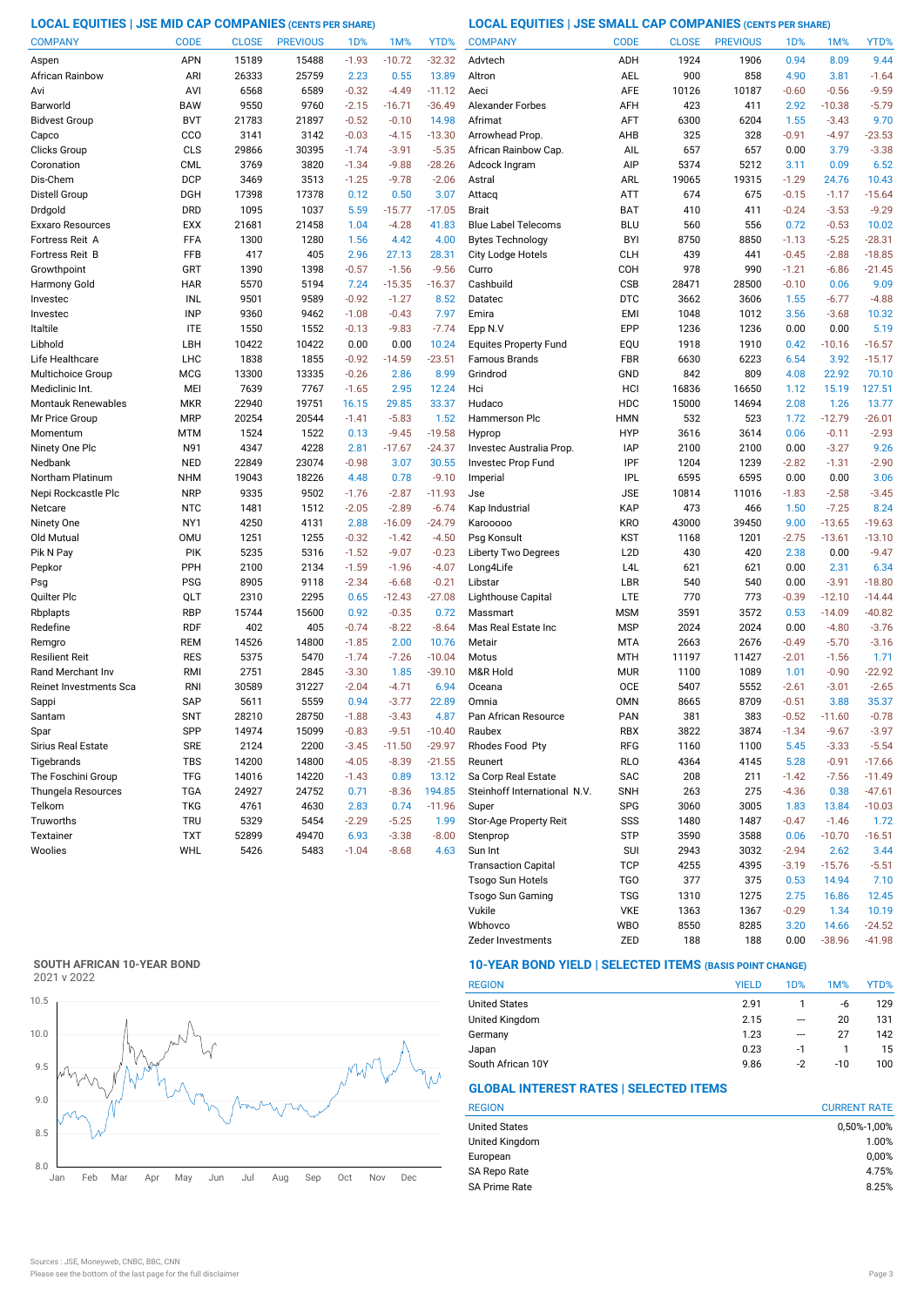# **EUROPEAN INDICES**

normalised percentage performances



**AMERICAN INDICES**

normalised percentage performances



#### **ASIAN INDICES**

normalised percentage performances



Please see the bottom of the last page for the full disclaimer Page 3

# **GLOBAL MARKETS EUROPEAN MARKET COMMENTARY**

#### SELECTED HEADLINES

European markets closed just slightly up Thursday as traders continued to assess new data on inflation and economic activity. The pan-European Stoxx 600 was up 0.6% by the close, with construction and material stocks finishing 2.1% higher to lead the gains, while at the other end oil and gas stocks lost 0.2%. The U.K.'s FTSE 100 was closed on Thursday and Friday for the Queen's Platinum Jubilee celebrations.



#### **AMERICAN MARKET COMMENTARY**

#### SELECTED HEADLINES

U.S. stocks rose Thursday after an intraday comeback as the three major indexes each snapped two-day losing streaks. Fed Vice Chair Lael Brainard on Thursday said it is unlikely the central bank will take a break from its current rate hiking cycle anytime soon. Elsewhere, Microsoft warned revenue and earnings this quarter would fall short of analysts' estimates. The stock initially fell, but made up losses to close with a 0.8% gain on the day. Other technology names rose and boosted the Nasdaq. Nvidia gained 6.9%. Zoom rose about 4.3%, and Tesla added nearly 4.7%.



#### **ASIAN MARKET COMMENTARY**

# SELECTED HEADLINES

Shares in Asia-Pacific rose this morning following gains overnight on Wall Street. Investors will also be looking ahead to the release of U.S. jobs data for May. In Japan, the Nikkei 225 gained 0.96% as shares of Fast Retailing soared close to 6%. The Kospi in South Korea edged 0.26% higher, while Australia's S&P/ASX 200 climbed 0.72%. Markets in mainland China, Hong Kong and Taiwan are closed on Friday for a holiday.